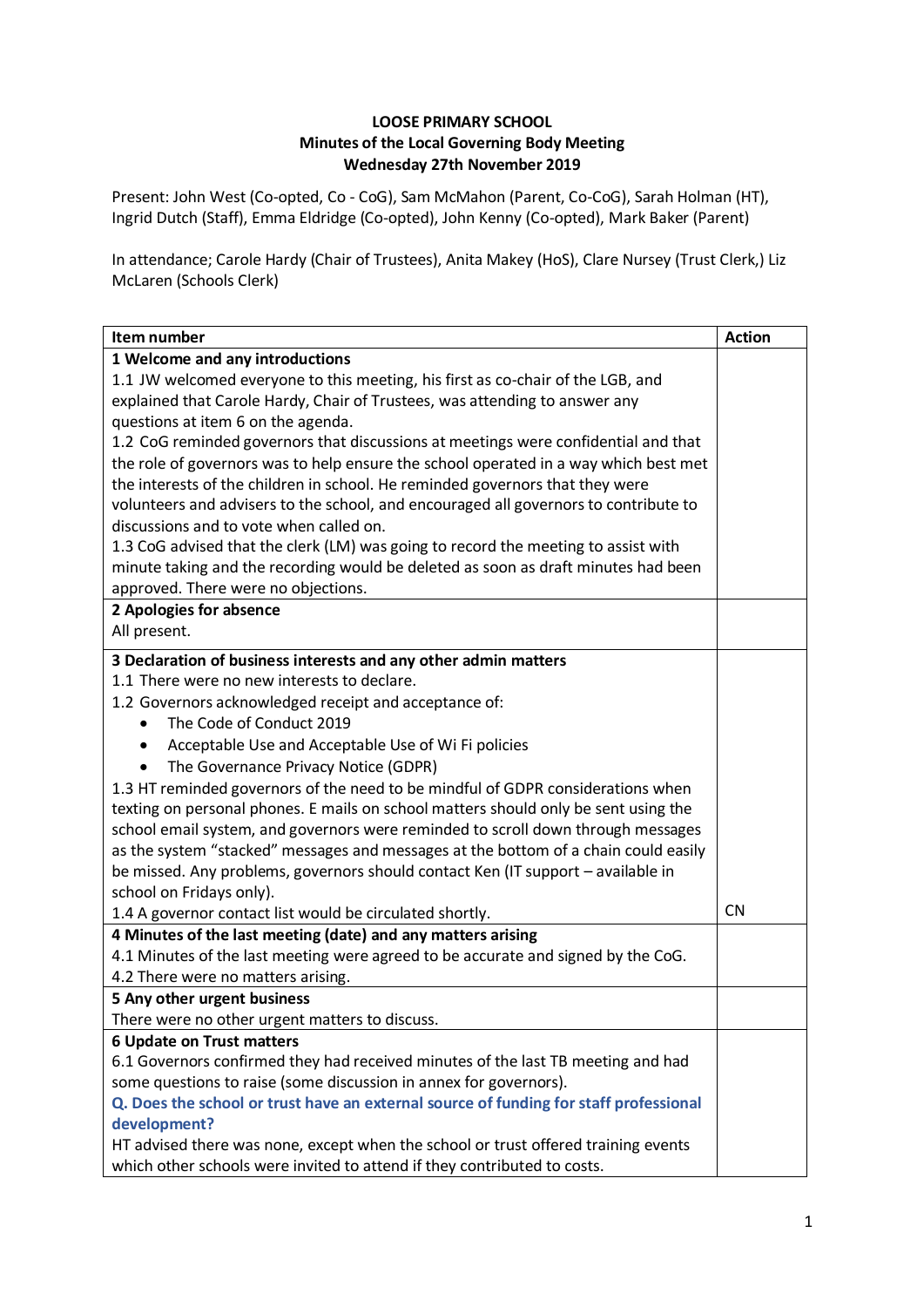## **Q. Would the school have to pay for central services once the new business structure was in place?**

CH advised that the new structure, with a Company Secretary, Trust Finance Manager, Trust HR Manager and Trust Administrator/PA, would provide services across the trust and that each school would contribute, according to school size, to the central fund to pay for shared services. There would be some savings from the reorganisation, including by not paying for external services, and this would be put into the central fund (possibly one single trust bank account instead of separate school accounts as now).

## **Q. Had the trust itself decided that only 2 CoGs could sit as trustees on the Trust Board?**

CH advised that this had been a condition of St Katherine's conversion and was now DfE policy. The TB had held extensive discussions on how to ensure that no LGB was disadvantaged by this, and for now had agreed that JW would be invited to attend every TB meeting though would not be a trustee. In the longer term, CoGs may not sit on the TB at all but might instead establish a chairs committee, to meet the EHT and Chair of the TB at a separate meeting – this was still under discussion. [JW advised he could not attend the next TB meeting but would meet CH separately to catch up.] **Q. Who actually monitors the trust itself?** 

CH advised that DfE and the Education and Skills Funding Agency (ESFA) monitor all trusts very closely, and trusts are required to submit annual reports to prove accountability. The trust set Key Performance Indicators to measure its own performance (similar measurable targets were set at school level in the SIP) and Members were required to meet annually to review the trust's performance (see para below). Internally, trust board minutes are circulated to governors (and published on the trust website) for scrutiny and any concerns raised by LGBs are reported at TB meetings. Trustees receive a HT report at every meeting (via the EHT report) to stay informed of actions in school. CH stressed that open communication was of high importance throughout the trust, and it was important that governors raised any concerns they might have.

6.2 CH reminded governors that the Members AGM was being held on  $11<sup>th</sup>$  December and all governors were invited to attend and stay for a social gathering afterwards. She advised that the auditors' report would be presented at the AGM, and the auditors had been very impressed with financial arrangements and controls at CPP and had complimented the finance team, which was a reassuring sign that all was going well.

6.3 Governors had received the new monitoring visit report template (prepared by CH after a suggestion from JW) and CH explained these were tailored for each school and designed to focus governor visits on priorities in the SIP. She confirmed that the main responsibility to monitor safeguarding would come under Leadership and Management. The clerk would create similar templates for CPS and SKPS governors to use. CN

6.4 Governors confirmed receipt of:

- Scheme of Delegation 19/20
- Trust Strategic Document (showing KPIs on page 3)

## **7 Trust policies**

7.1 Governors noted the following policies approved at the last Trust Board meeting and now posted on CPP website:

- Safeguarding
- $\bullet$  Pav
- Managing allegations against staff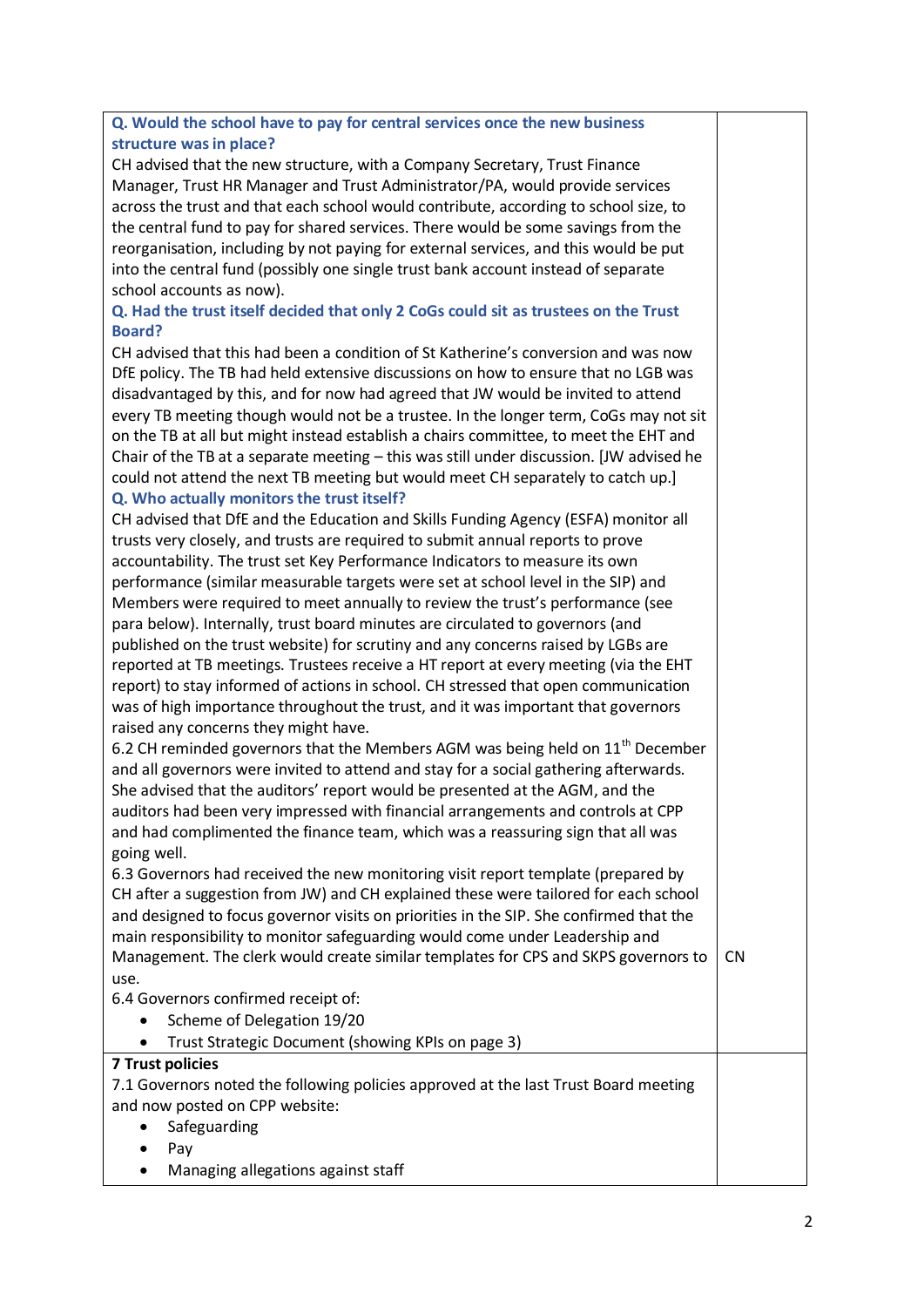7.2 Governors noted the following internal policy approved at the last Trust Board meeting and available on request: • Finance **8 School strategic matters** *Headteacher's report* 8.1 The Headteacher's report had been circulated prior to the meeting, and she updated governors and they asked questions as follows: *a) Staffing Update* i. One TA in Yr R had been unwell and was leaving in January. There were currently 2xTAs vacancies. ii. A Nurture teacher (seconded) had been secured and funded by HNF. **Q. Who leads on induction for new staff?** HT - there were different leaders, sometimes the line managers or a senior leader. If new staff were class-based staff, ie teachers or TAs, then they would be in pairs to enable them to shadow and learn from someone in a similar role. At the end of their induction they are asked if there is anything else they need. The first term they are supported and provided with shadowing and modelling. During the second term they are supported if needed in order to ensure the quality of teaching and learning. *b) Staff Appraisals* HT confirmed that these had been carried out for all teaching staff and support staff appraisals were now being completed. Two questions in annex for governors. *c) Professional Development Summary* HT advised that the school spent money on high quality coaching/speakers to challenge staff to be the best they can be. Time was given to staff to attend PD meetings three times a term. The focus was on the needs of the school, so reading, maths and curriculum are the priorities. **Q. Is the teaching/learning lead specific to LPS or working across the Trust?** HT confirmed that the teaching/learning lead was based at CPS but worked across the Trust, and worked extremely effectively in supporting new staff and HLTAs. **Q. How much time does the teaching/learning lead spend at Loose?** Currently one day (two mornings) at Loose and 3 days at Coxheath (2 of these in a teaching role). *d) School Improvement - Teaching and Learning*  HT advised that teaching and learning remained strong in all year groups. The quality of the TAs was excellent. **Q. Regarding the statement, Teaching and learning is good or better in all year groups, what is the evidence for this?** HT advised that evidence came from books, outcomes, pupil voice, and outcomes in the broader sense (ie not just outcomes at the end of Yr 6, although very important, but internal outcomes, etc). The HT advised that various ways are used, for example using the new method of Deep Dive enquiry and evidence using questions coming through from schools that have had a recent Ofsted inspection. **Q. How do you collect pupil voice?** The children were asked questions and evidence was also shown in books. **Q. Is this done during learning walks or throughout the day?** The HT confirmed that this can be at any time. She advised that they were in the training stage in this in terms of the new Ofsted framework in all subjects. **Q. Are lesson observations taking place?**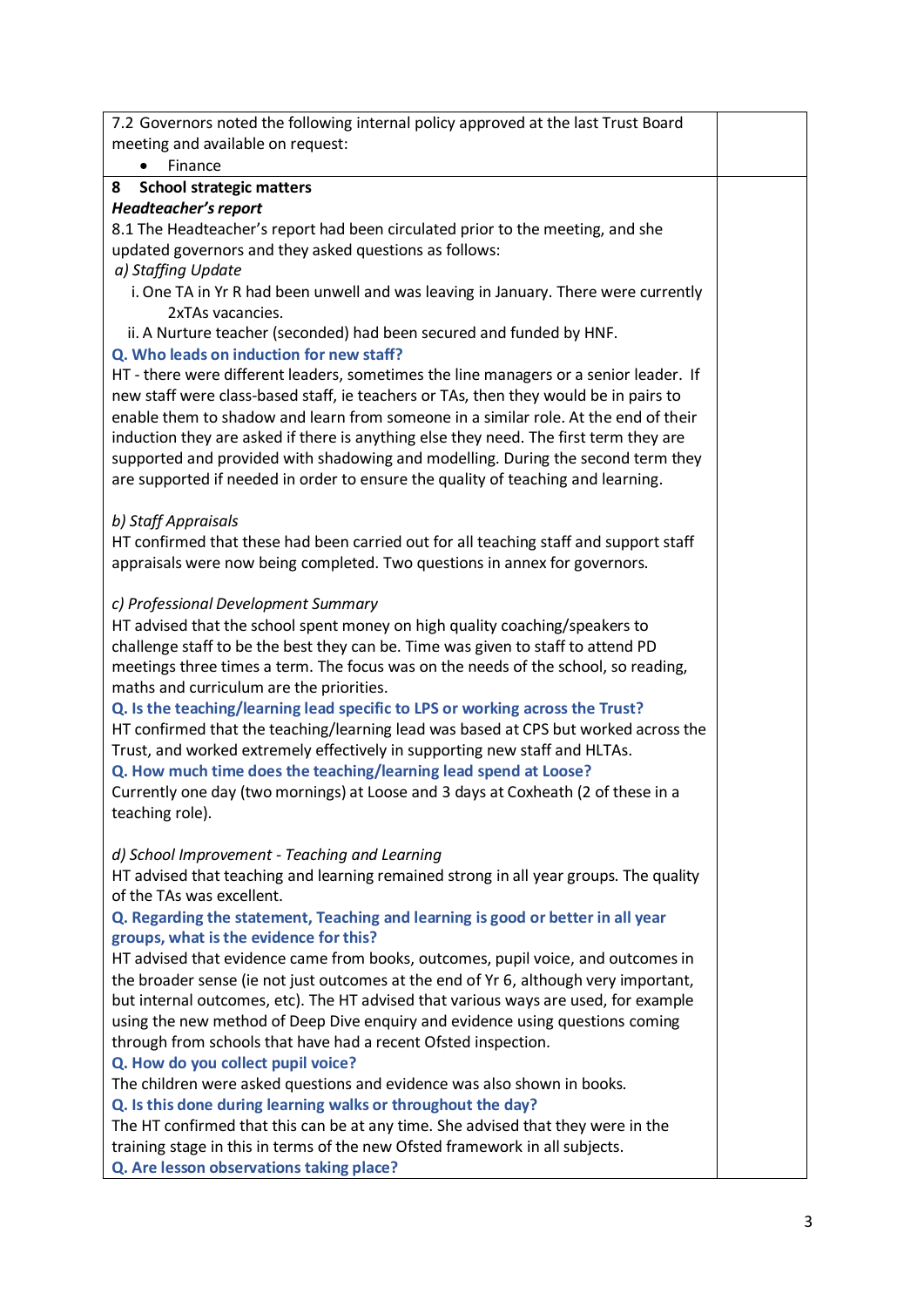| HT advised that these happen less and less, and staff are now used to the SLT going in<br>and out of classes for drop ins and learning walks instead.                                                                                                                                                                                                                                                                                                                                                                                                                                                                                                                                                                                                                                                                |    |
|----------------------------------------------------------------------------------------------------------------------------------------------------------------------------------------------------------------------------------------------------------------------------------------------------------------------------------------------------------------------------------------------------------------------------------------------------------------------------------------------------------------------------------------------------------------------------------------------------------------------------------------------------------------------------------------------------------------------------------------------------------------------------------------------------------------------|----|
| HT noted that, going forwards, and with the new Ofsted emphasis on the curriculum,<br>these (above) are the kind of questions governors need to ask to show challenge.                                                                                                                                                                                                                                                                                                                                                                                                                                                                                                                                                                                                                                               |    |
| e) Pupil Outcomes Summary - no further comment                                                                                                                                                                                                                                                                                                                                                                                                                                                                                                                                                                                                                                                                                                                                                                       |    |
| f) Collaboration & Consultant Support/Feedback- no further comment                                                                                                                                                                                                                                                                                                                                                                                                                                                                                                                                                                                                                                                                                                                                                   |    |
| g) Admissions & School Roll<br>The HT advised that there had been a very good turnout at the Parents open day and<br>extra sessions had been arranged too.                                                                                                                                                                                                                                                                                                                                                                                                                                                                                                                                                                                                                                                           |    |
| h) Inclusion<br>AM advised that there were currently 12 children with EHCPs with two pending so<br>the number would be likely to increase to 14. This was the highest number of EHCP<br>children in Maidstone last year. These children had very specific needs and the school<br>had been successful in gaining the High Needs Funding for them (STLS were being<br>consulted over the special provision needed). The school was now attracting children<br>from outside the catchment area and some of these children did not come with an<br>EHCP and the school had to fund a TA until the HNF was received. Sometimes there<br>were variables on the amount of support needed and the amount which was actually<br>funded and decisions then had to be made on how many hours would be offered to<br>the child. |    |
| HT confirmed that AM was currently working across the Trust so as to share her<br>expertise.                                                                                                                                                                                                                                                                                                                                                                                                                                                                                                                                                                                                                                                                                                                         | AM |
| i) Safeguarding - no further comment                                                                                                                                                                                                                                                                                                                                                                                                                                                                                                                                                                                                                                                                                                                                                                                 |    |
| j) Attendance<br>The HT confirmed that the children's attendance was good. There were three support<br>staff currently on long term sickness.                                                                                                                                                                                                                                                                                                                                                                                                                                                                                                                                                                                                                                                                        |    |
| k) Behaviour<br>Q. Why is the figure for incidents so high for term 1?<br>HT advised that this figure included children who had 5 or more reflections and were<br>then placed on PSBs/PSPs. These figures would need to be looked as time went on.<br>AM would supply a breakdown of behaviour figures and report back to the welfare<br>monitoring governors.                                                                                                                                                                                                                                                                                                                                                                                                                                                       |    |
| I) Health & Safety<br>Q. Do you have a lockdown drill procedure?<br>HT advised that lockdown/emergency evacuation (fire) procedures took place once<br>each term.                                                                                                                                                                                                                                                                                                                                                                                                                                                                                                                                                                                                                                                    |    |
| m) Premises Update - no further comment                                                                                                                                                                                                                                                                                                                                                                                                                                                                                                                                                                                                                                                                                                                                                                              |    |
| n) Budget Update<br>The HT advised that this was currently very healthy. The reserve should be a<br>ı.                                                                                                                                                                                                                                                                                                                                                                                                                                                                                                                                                                                                                                                                                                               |    |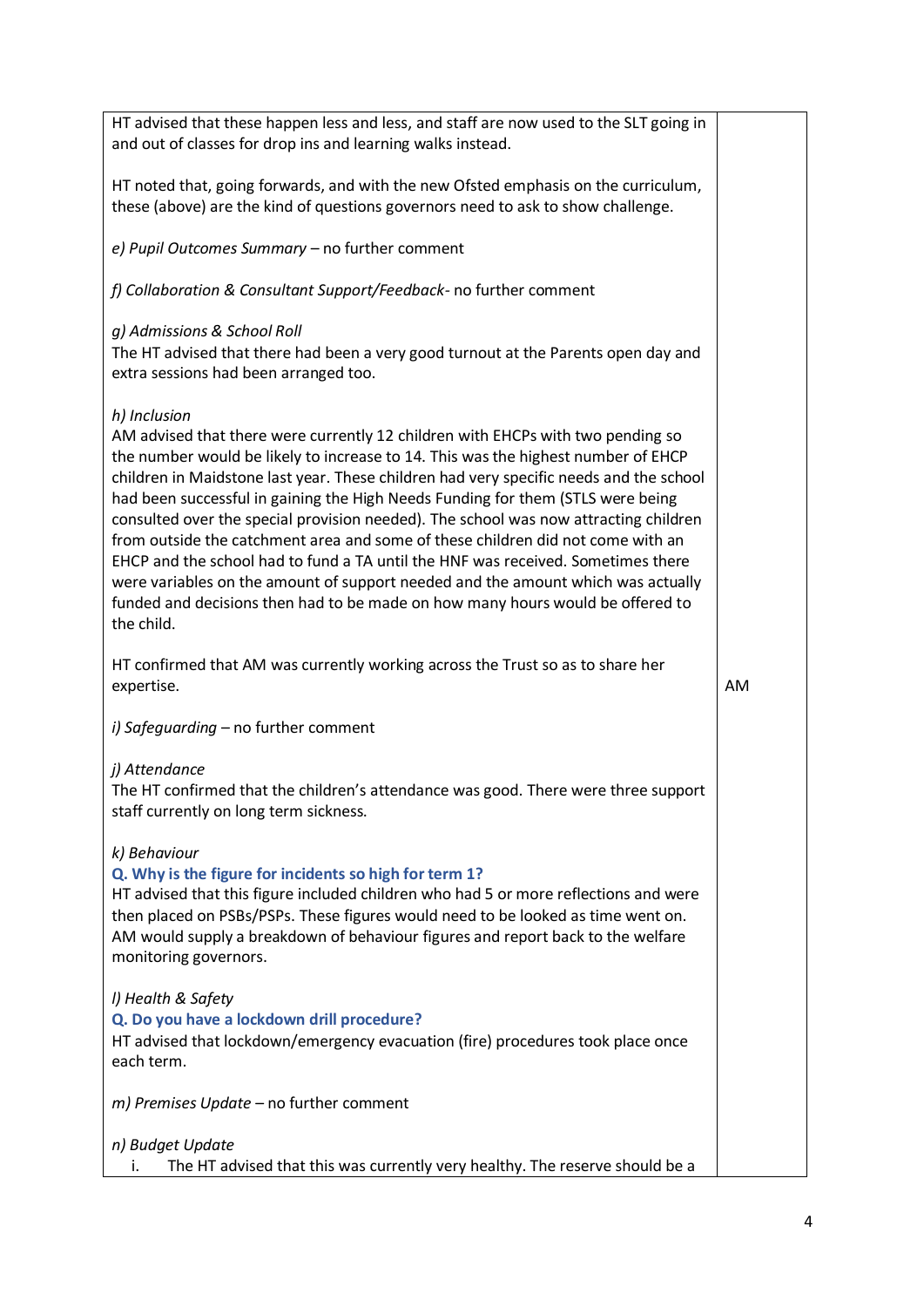Welfare – John West & Ingrid Dutch